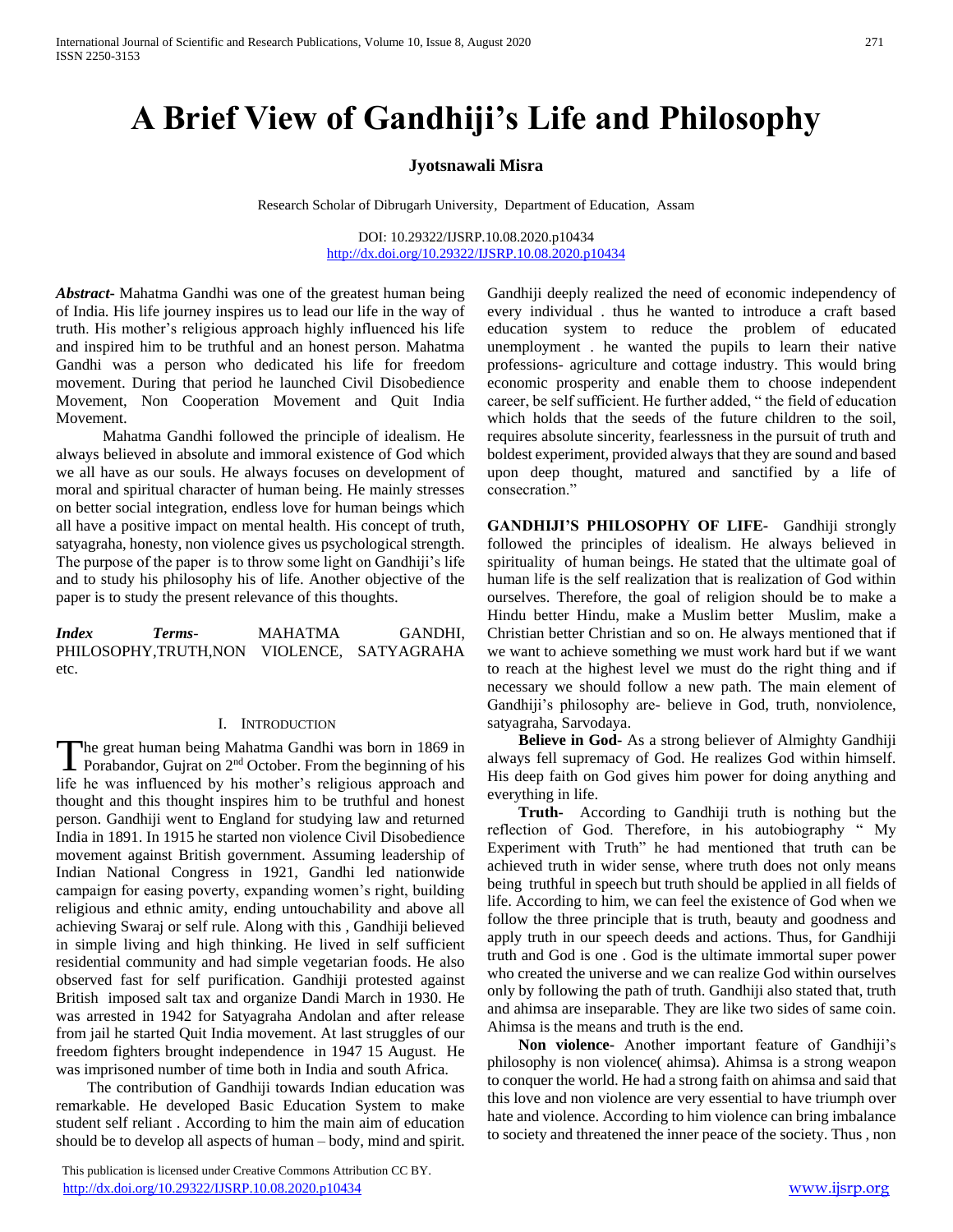violence is the weapon for strong minded people which can develop different qualities like tolerance, self suffering, patience, self sacrifice, love and sympathy. He explained ahimsa in the following manner ' ahimsa is complete absence of ill will against all that live. In its dynamic condition it means conscious suffering. Non violence in its active form, is good will towards all life. It is pure love.' Therefore, non violence is complete self restraint against all evils.

### II. SATYAGRAHA

Satyagraha is the application of ahimsa in practical life or action. Here the opponent party does not get any type of physical or mental pain. On the contrary, it is the process of self suffering. It means that satyagrahi bears the pain. Gandhiji mentioned that satyagraha needs a great deal of sacrifice. It is very difficult to make the country ready for satyagraha as it requires plenty of pressure. Satyagraha purifies the soul of practitioner. As the literal meaning of satyagraha is holding on to the truth, the satyagrahi encounters the truth. Satyagraha is used in wider sense which include civil disobedience to construction of other political party. The essence of satyagraha had been developed from the concept of ahimsa. While developing the concept of satyagraha Gandhiji was influenced by the thoughts of Leo Tolstoy and Henry David Thoreau, from the Bible and Bhagavad Gita.

 So, satyagraha can be applied in todays life also. If a political party support dishonesty, terrorism, corruption we can fight against them by disobeying. But the satyagrahis must be fearless to bear all kinds of pain and self suffering. Gandhiji always laid emphasis on moral discipline of satyagrahis, they must have faith on God. They must follow the rules of their satyagraha and command of their leader. But satyagraha can be used for personal gain. It is a process of eternal love and a fearless protest against violence.

#### III. SARVODAYA

 The term Sarvodaya is a Sanskrit word which means universal upliftment or progress of all. This term was first coined by Gandhiji in 1908 as the title of his translation of John Ruskin's tract on political economy , unto this last. Sarvodaya basically stands for decentralization of power it may be political, economic and social. As oppose to Marxism Gandhiji believed in non violent means to remove capitalism . Gandhiji wanted a society which is free from violence and built on moral principles, humanitarianism and equality. He mentioned that " I shall work for an India in which the poorest shall feel that it is their country, in whose making they have and effective voice, an India in which there shall be no high class or low class of people, an India in which communities shall live in perfect harmony."

 He emphasized on the decentralization of power to decrease the concentration of power on the hands of few , rather it should be distributed to many. Therefore, he stresses on Panchayat Raj Institution which demands participation of everyone. Sarvodaya society is based on equality and liberty where love, fraternity, tolerance will developed. The society should be exploitation free and there must be recognition of dignity of labour. Gandhiji also stressed on minimization of unnecessary and unhealthy competition. Sarvodaya attempts to create a society which brings welfare of every individual. It also gives importance on self dependency.

### IV. CONCLUSION

 It is very difficult to describe the life of great human being Mahatma Gandhi in some few words. As a idealist he always gave importance on all round development of individual. But his main focus is on character formation. He said, when character is lost everything is lost. So according to him the main of education should be character and personality development. Cultural aspect of education is more important than literary aspect, because through cultural aspect children can learn conduct and ideals of life. Although his concept of Sarvodaya and basic education is not fully applicable in todays world but we can not deny his significant contribution to our country. His idea of decentralization of power, secularism, prohibition of untouchability, elimination of caste system are very essential for the success of democracy. Another key concept of his philosophy is socialism. His view of socialism is to create a classless society with no poverty, no hunger, no unemployment. Today's plan like Sarva Shiksha Abhiyan, Ayushman Bharat, Skill India program derives their core values from Gandhian Philosophy. He is a Mahatma in true sense who always aimed to develop human resource.

### **REFERENCES**

- [1] 1- Tendulkar D.G (1961) Mahatma: Life of Mohan Das Karam Chand Gandhi, vol-ii, 2nd edition, Times of India
- [2] 2- Mishra S.N (1974) Gandhian Thought and Contemporary Society, Bombay: Bharatiyavidya Bhawan.
- [3] 3- Safaya & Shaida (1996) Development of Educational Theory and Practice, revised 19th edition, Jalandhar Delhi
- [4] 3- Goswami M.K(2013) Educational Thinkers: Oriental and Occidental Thoughts and Essay, Asian Books Private Limited, New Delhi,
- [5] 4-Choudhurie R (2006), Gandhian Philosophy of Satyagraha (Anasakti Darshan vol-ii, no-ii) https://www.mkgandhi.org>
- [6] 5- Rathi.S Gandhian Philosophy of Sarvodaya and its principles, https://www.mkgandhi.org
- [7] 6- Bawa & Singh (2017) A Critical Analysis of Gandhian Philosophy of Conflict Resolution and Way ahead ( International Journal Of Humanities, vol-vi ,issue- iv ) https://www.researchgate.net/profile
- [8] 7- Devika & Arulmani (2014) Mahatma Gandhi's Ideas for Work, Career, Life, https://www.researchgate.net

Internet sources-

- [9] https://en.mwikipedia.org>
- [10] https://www.history.com
- [11] shodhganga.inflibnet.ac.in

#### AUTHORS

**First Author** – Jyotsnawali Misra, Research Scholar of Dibrugarh University, Department of Education. Postal address- Village- Sirajuli, PO- Sirajuli, PIN- 784117, District- Sonitpur, State- Assam WhatsApp no- 9678106764, contact no- 8638373137 , Email idjiuuu568@gmail.com